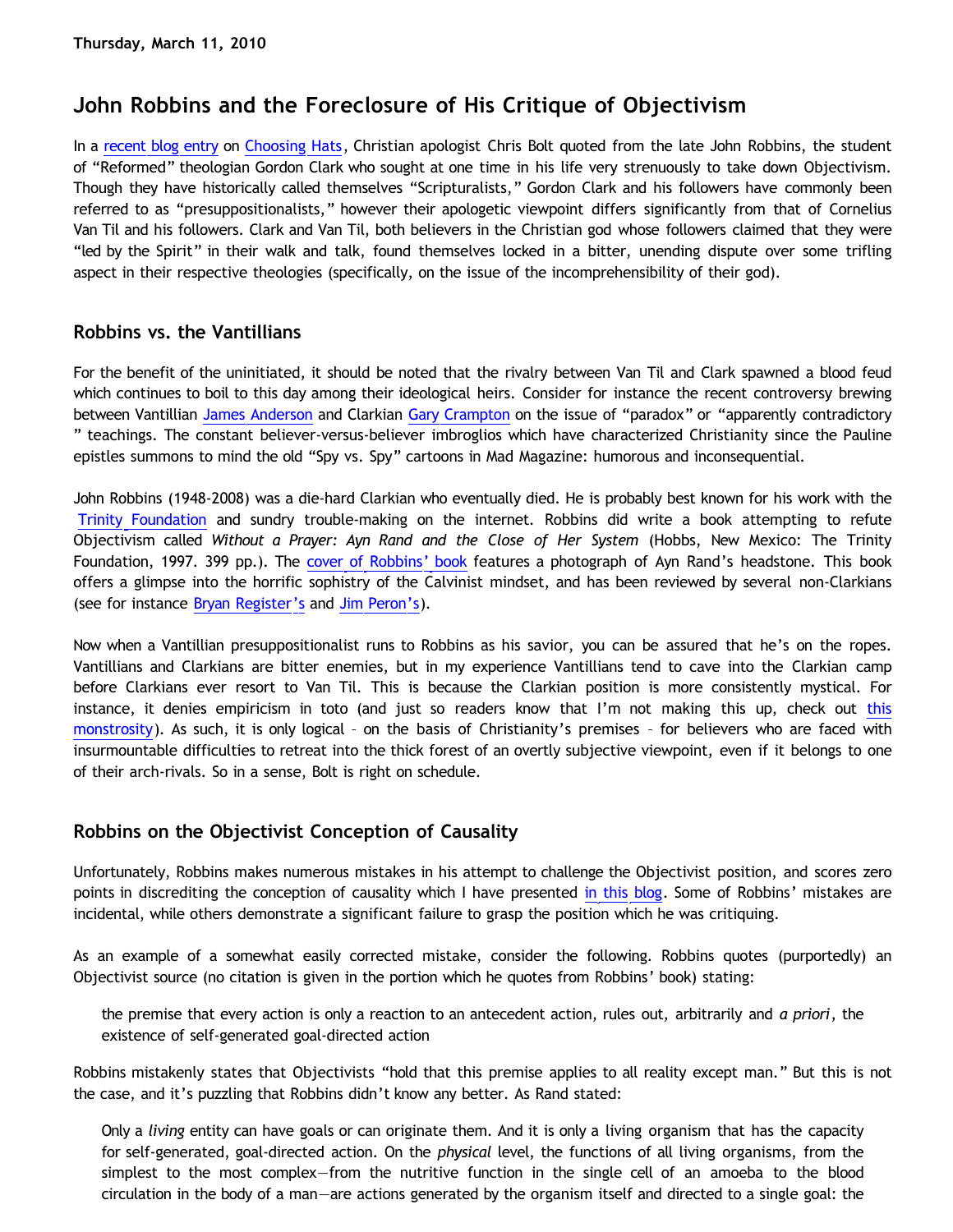maintenance of the organism's *life*. ("The Objectivist Ethics," *The Virtue of Selfishness*, p. 16)

Clearly Rand held that more than merely man is capable of self-generated, goal-oriented action. Rand identified this as a distinguishing characteristic of life as such, not just human life, but all living organisms. All living organisms is certainly much broader than just human beings. The former category includes single-celled protozoa, plants, tilapia (yum!), kangaroo rats, gorillas, etc. And even when it gets to man, this attribute is not restricted merely to his volition, but also includes autonomic biological functions, such as his heart beat, respiration, nerve activity, etc. The type of actions which these entities and features perform are not of the billiard-ball-acting-on-billiard ball type of causation.

Also, it is arguable that some entities other than biological organisms are capable at least of self-generated action (apart from goal-orientation), such as magnets and celestial bodies exerting gravitational pull on others. At any rate, Robbins is wrong to assume that Objectivists hold that only man is capable of self-generated action.

Robbins then states (in reaction to the quote above purportedly from an Objectivist source):

This is the central problem in their theory of free-will.

At best this is misleading. While man possesses free will (as Objectivism understands it), the theory of causality which Objectivism endorses (namely that the relationship between an entity and its own actions is a *necessary* relationship; see [here\)](http://bahnsenburner.blogspot.com/2010/03/causality-as-necessary-relationship.html) pertains to more than just human beings given the volitional nature of their consciousness. As noted above, other types of biological organisms are capable of self-generated and goal-oriented action, and yet Objectivism does not attribute a volitional form of consciousness to these species.

Robbins continues, saying:

They also reject the modern notion that causality is a relationship between motions, in favor of an older view that it is a relationship between things.

No, not "a relationship between *things*" (where "things" is understood to be different entities), but *between an entity and its own actions*. Either Robbins was not aware of what the Objectivist theory of causality holds, or he was simply a poor reader. Another possibility is that he was so consumed with a lust for smearing Objectivism that he didn't care to factor in such pesky details, since they don't serve his agenda.

Taking such confusions as a point of departure, Robbins presses on only to prove himself to be a rather belligerent thinker. After quoting Nathaniel Branden at length (see [Bolt's post](http://www.choosinghats.com/?p=990) for the entire quote; Bolt states that Robbins is quoting Branden from *The Objectivist*, March 1966, pp. 11-12), Robbins accuses Branden's position of

presuppos[ing] that which an empiricist cannot presuppose: that he somehow 'knows' the nature (or identity) of a thing apart from observation of it.

Unfortunately, Robbins does not pinpoint where Branden's position relies on knowledge of things acquired apart from observation of them (unless of course Robbins is objecting to conceptual integration and application of concepts here, which of course would be glaringly self-defeating). Robbins simply asserts that Branden does this, and probably does so by clinging to the Humean conception of causality without realizing it (and thus failing to perform an internal critique of Objectivism). In the portion which Robbins quotes from Branden, Branden nowhere claims to know something apart from observation. If Robbins thinks that Branden's statement implies such a move, he needs to show us where. But he doesn't.

Robbins goes on to stipulate that

observation, of course, does not mean staring at an immutable object, but manipulation of an object and watching the changes it undergoes or "causes".

These are not jointly exhaustive alternatives, so it is unclear why "observation" must mean either horn of Robbins' dichotomy. We can observe objects which are not immutable without manipulating them, too. I can, for instance, observe a squirrel gathering nuts or the second hand of a clock moving in radial fashion. Neither object here is " immutable," nor am I manipulating them. But I am observing entities in action all the same. Robbins' stipulated meaning of observation arbitrarily rules out such activities. Nor is it clear what Robbins thinks he may be gaining by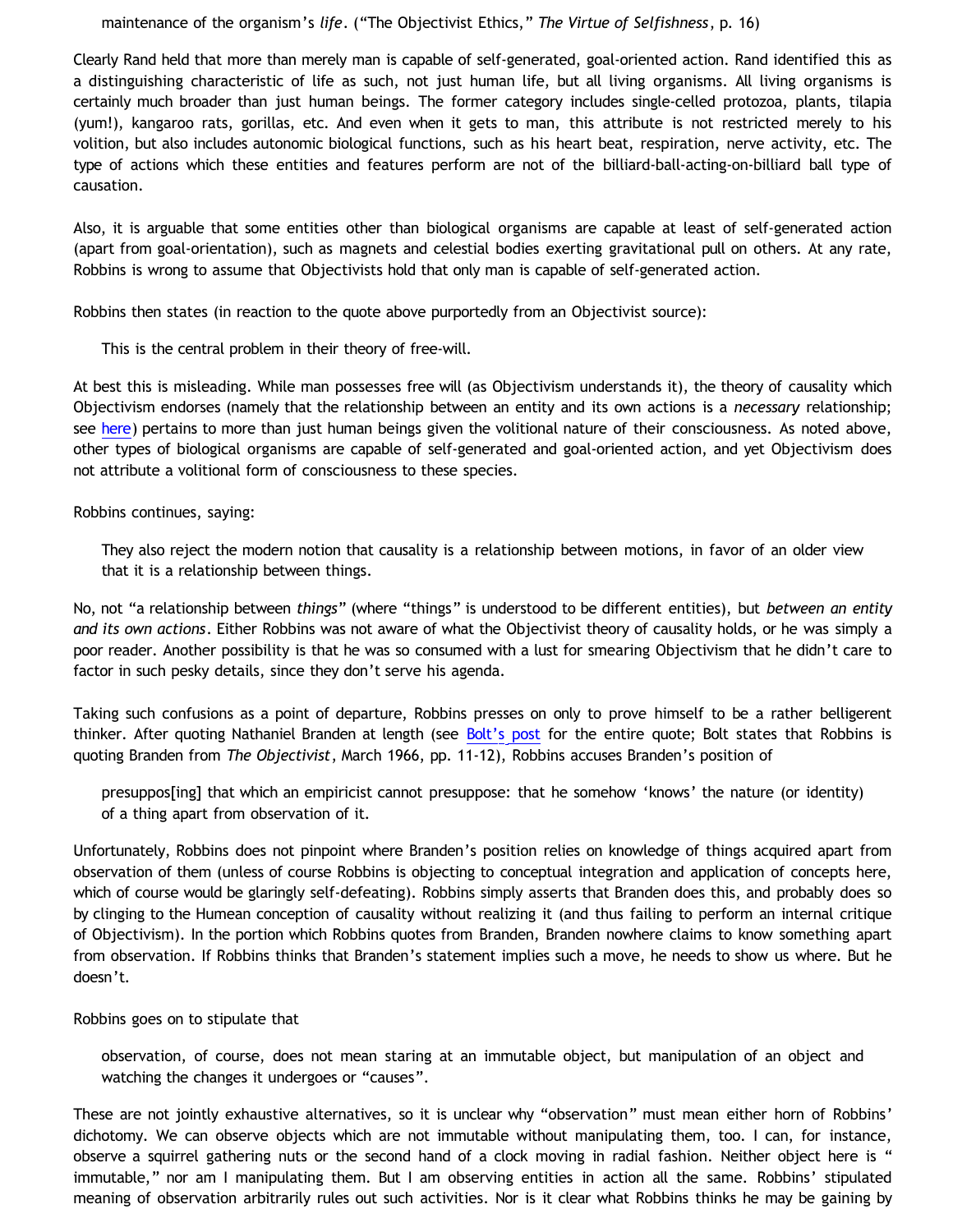doing this.

At this point Robbins says that "this is precisely Hume's point," but what specifically does Robbins have in mind here as "Hume's point": that we cannot know the identity or nature of something without observing it, or that observation entails manipulating an object and "watching the changes it undergoes or 'causes'"? I ask, because Robbins' own statement here suffers from imprecision and clumsiness.

Contrary to what Robbins is saying, Hume's point was precisely what Branden states, namely that

If all that is involved [in causality] is motion succeeding motion, there is no way to establish necessary relationships between succeeding events: one observes that B follows A, but one has no way to establish that B is the effect or consequence of A.

Unfortunately, Robbins' muddle gets increasingly thicker after this point. For instance, he writes:

the observation of change (of motion-to-motion causality to use Branden's term) is the only observation that can be made.

But what is Robbins' argument for this claim? None that I can see. He has yet to justify the dichotomy into which he tried to shoehorn "observation" in the first place. But even if we do accept Robbins' preferred notion of observation, why is "observation of change" "the only observation that can be made"? We can observe *entities* as well as what they do (i.e., their actions, movement, change, etc.). Also, we can observe things which are not acting, in motion, or changing, such as a photograph. Indeed, even if one claims that one observes changes within the photograph (such as from one color to another, or one image in the photograph to another), this type of change itself is not a form of motion, but rather a static difference.

Even more to the point, Objectivists would be right to point out to Robbins that when we observe change, we are observing some *thing* that is undergoing the change, not just the change itself as if it could exist independent of the thing which is changing. When I observe the second hand moving in radial fashion around the face of a clock, I'm observing *the second hand* - a *thing*,not merely "change" in and of itself.

So if, contrary to what Robbins asserts (without argument, mind you), we observe not only "change" but also the entities which undergo the changes we observe, and we understand that there is a necessary relationship between an entity and the actions it performs, we observe not only the action (or change) but also the entity which performs it. We are not observing merely a succession of "events," but rather entities in action. But even here, Robbins seems to think that, neither can we observe entities in action, but to have knowledge of what entities do we need some kind of non-sensory input. Not surprisingly, Robbins never explains how this works.

Robbins then asserts:

In the example Branden uses, no empiricist, including Ayn Rand, can state truthfully that the lighted match caused the wastebasket to burn.

Apparently Rand and other "empiricists" are supposed to know that the lighted match caused the wastebasket to burn through anamnesis or some other non-empirical means (perhaps prayer?), even though this could be observed directly. According to Robbins, observing a lighted match being thrown into a wastebasket supposedly gives no indication of how the wastebasket ignited in flames. But that's Hume's view, not the Objectivist's view. If action is the action *of a thing* (a premise which Robbins & co. never refute), and a thing acts in accordance to its nature (another premise which Robbins & co. never refute), why would not a flammable object burn when it comes into contact with a flame? It is in the nature of a flammable object to burn when it comes into contact with a flame. But Robbins objects to the recognition that we can learn this by perceiving a flammable object catching fire when it comes into contact with a flame. Presumably we are supposed to ignore what we observe and rely on mystical means to learn about reality (though this always leads to conflict among mystics; see for instance [here](http://bahnsenburner.blogspot.com/2009/09/natural-revelation-direct-apprehension.html) and [here](http://bahnsenburner.blogspot.com/2009/08/razorskiss-on-christian-god-as-basis-of_28.html)).

Notice that throughout all this, Robbins gives no indication of any alternative means by which one can know these things, nor does he make any genuine attempt to refute the recognition that action has identity or the view that an entity's actions depends on the nature of the entity performing that action.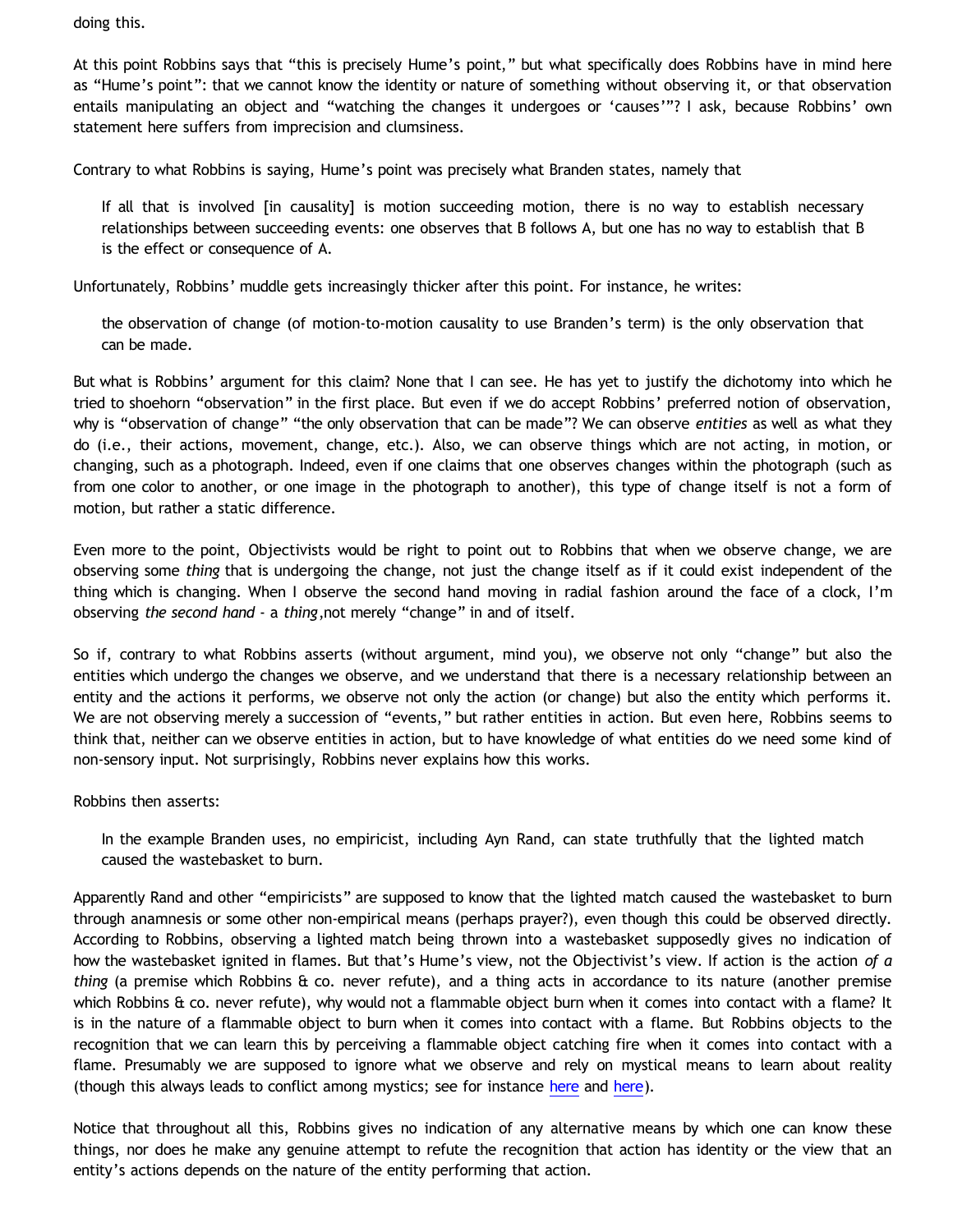But Robbins has not exhausted his appetite for bald assertions. He continues, saying:

Causality is not observed at all.

Again, Robbins is simply affirming the Humean conception of causality here: we observe "events" in succession, but not the causality which connects them. But this requires that we observe only "change," arbitrarily implying as we saw above that we do not observe the entities which do the changing. But if causality is the identity of action, and we perceive action (such as when an entity moves) as well as the entity which does the action, why are we not also observing causality? Robbins' explanation appears to be in the following statement:

What *is* observed is a change in the condition of the wastebasket following the placement of a lighted match in it.

If Objectivism adopted the Humean conception of causality, where all that is observed is a series of events in succession (as Robbins himself believes to be the case), then the charge of fallacy here could be sustained. However, if it is conceded that we are observing "a change," and change is action, and action is the action *of* some entity which does the acting, then it is conceded that we are in fact observing causality, for Objectivism conceives of causality as the law of identity applied to action. Q.E.D. Thus no such fallacy as Robbins claims has been committed. On the contrary, Objectivism demonstrates its dynamic potential by adhering to reality.

Robbins then seeks to charge "empiricists" with an elementary fallacy:

On empiricist grounds, to say that the latter caused the former is the fallacy *post hoc ergo proper* [SIC] *hoc*.

But this charge cannot apply to Objectivists, for on the Objectivist view we are observing causality (contrary to Robbins' confused contentions to the opposite), and we also have recourse to concepts – i.e., we can *integrate* what we perceive according to objective principles (including the law of causality) in formulating rational judgments about what we have observed.

Meanwhile, Robbins demonstrates that he can only beg the question against Objectivism by assuming – without argument or any attempt to validate it – the Humean conception of causality while advancing his criticisms of the Objectivist alternative. All that he accomplishes is to deny the Objectivist position while assuming it to be false. He denies that we observe causality, only "change" or "events," and claims arbitrarily that we cannot know that an action rests on the nature of the entity performing it except through some non-sensory means which he never identifies or explains.

Robbins offers the following highly confused summary of what Objectivism (as he *dis*understands it) to entail:

The Objectivists illegitimately separate knowledge of events (motions) and knowledge of things (identities) and seek to establish causality on the latter, while conveniently ignoring that knowledge of things (identities), insofar as it deserves to be called knowledge at all, on empirical grounds must be identical with knowledge of motions.

Really? Which part of the Objectivist viewpoint does this: the part which recognizes that action has identity (again, if action did not have identity, how could we form concepts denoting actions in common parlance?), or the part which recognizes that the action of an entity depends on the nature of the entity which performs that action? In affirming these positions, are Objectivists really trying to "separate knowledge of events (motions) and [*from?*] knowledge of things (identities)"? On the contrary, Objectivism holds that an entity acts in accordance to its nature; it does not seek to "separate" these as Robbins insinuates. (That is not to say that we cannot *abstract* the actions which an entity performs and apply them in various ways; see below).

Does Objectivism "seek to establish causality on the latter [i.e., on "knowledge of things (identities)"], while conveniently ignoring that knowledge of things (identities)… must be identical with knowledge of motions"? No, it does not. Apparently Robbins (and I suspect other detractors of Objectivism) interpret the Objectivist view of applying the law of identity to action in formulating the law of causality, as affirming that an entity and its actions are one and the same, that they are not distinct. If that is the case, then they have completely misread what Objectivism teaches. Objectivism teaches precisely the twin components which I explicated above, namely that:

(1) action has identity (since action exists, it is something; concepts denoting certain actions confirms this),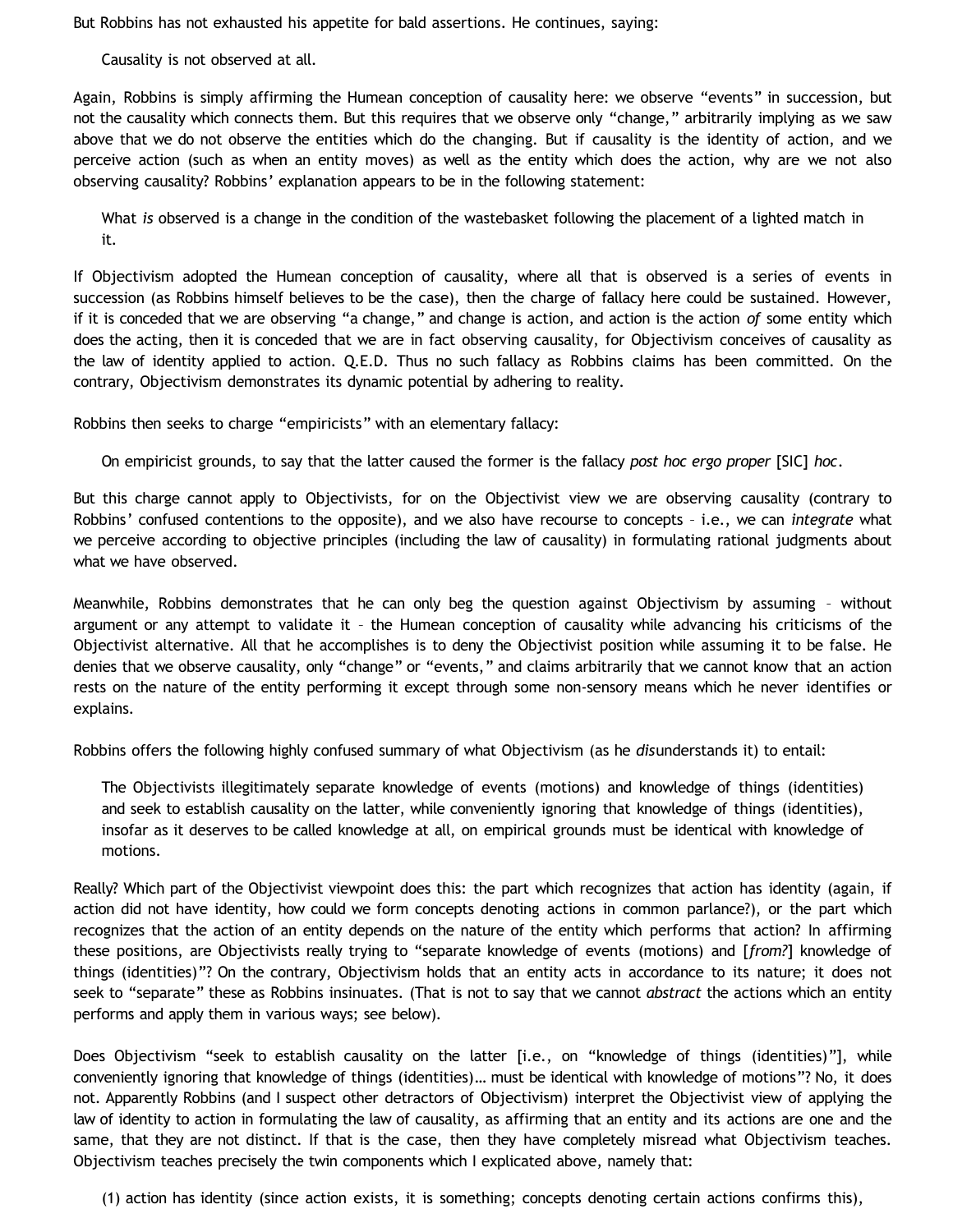and

(2) the actions which an entity performs depends on the nature of the entity which performs it (i.e., an entity acts according to its nature).

That Objectivism does not hold that "knowledge of things (identities)… must be identical with knowledge of motions," owes to the *conceptual* nature of knowledge. Where Robbins' critique implicitly depends on a one-to-one relationship between knowledge of entities and the entities one perceives and likewise for actions or "events" (confirming that Robbins himself cannot, ironically, break away from the anti-conceptual, concrete-boundedness of his own presuppositions), the Objectivist theory of concepts accounts for man's ability to apply concepts of actions to different types of entities. For instance, human beings can swim, and so can fish; waste baskets can burn, and so can houses; index fingers can point, and so can traffic signs; babies can crawl, and so can ants, etc. True to certifiable subjectivist form, Robbins drops the entire context of the conceptual nature of knowledge from his attempt to interact with the Objectivist position. For Robbins, it's simply embarrassing.

Back to the point, when an individual, operating on the Objectivist view of the world, says that it is the nature of a match to ignite a wastebasket, he is not (as Robbins stipulates) merely saying "no more than 'I (or others) have seen wastebaskets ignite after lighted matches have been dropped into them'," but rather applying the law of causality to entity classes, a capacity for which Robbins' (and Bolt's) Christian worldview cannot account (since it lacks a theory of concepts as well as a consistent understanding of causality), and which their attempts to exegete and discount are self-undermining.

### *Tabula Rasa*

Robbins, clearly failing to have seen the manifold shortcomings of his own analysis of the Objectivist position, attributes the "problems" he says he's uncovered to Objectivism's theory of knowledge, namely

that the mind is a *tabula rasa* at birth and that all its knowledge comes by the senses. By accepting this premise, they must also maintain that the three laws of thought are derived from experience, unless they wish to deny the three laws are knowledge. But the establishment of the law of identity, for instance, as an ontological law on the grounds of experience, cannot be done. It would involve knowing the objects of experience in some non-sensory manner and comparing this knowledge with one's sensory data.

To buttress this criticism, Robbins quotes from his mentor Gordon Clark, who wrote:

…Aristotle's claim that the law of contradiction is an ontological law as well as a law of thought involves a hysteron proteron. To suppose that logic is adequate to reality requires a knowledge of reality prior to and independent of the law. But the law itself denies that there is any knowledge independent of it. Therefore, concludes Nietzsche, we can never know that the world of things corresponds to our laws of thought.

Robbins then continues:

Just as the three laws as ontological laws cannot be established by an appeal to experience so neither can the knowledge of "identities' be established by experience of events. Events are all that is experienced by man's senses. To claim that some sort of superior knowledge of "identities" as the Objectivists do, is to claim a means of knowledge other than the senses. Their view of causality is radically at odds with their epistemology.

It is true that Objectivism affirms that man's mind is *tabula rasa* at birth (cf. Rand, *The Virtue of Selfishness*, p. 28; *Return of the Primitive: The Anti-Industrial Revolution*, p. 54; et al.), and it is right to do so. This is the view that, at birth, man begins life without content in his consciousness (particularly *conceptual* content, but also perceptual), and implies that man acquires awareness of the world by means of cognitive activity which begins in infancy, that knowledge must be developed by an objective process (beginning with sense perception) which a human subject must perform, that man *learns* his knowledge through effort, etc.

Now it is hard to see how any mature thinker could seriously deny this aspect of man's nature, and the reasons which Clark-Robbins give are not the primary motivation for rejecting this view. Mystics have historically had problems with the *tabula rasa* model because it threatens their enshrinement of the imaginary. Since imaginary beings cannot be perceived, for instance, mystics find it necessary to oppose any epistemology which endorses an objective process for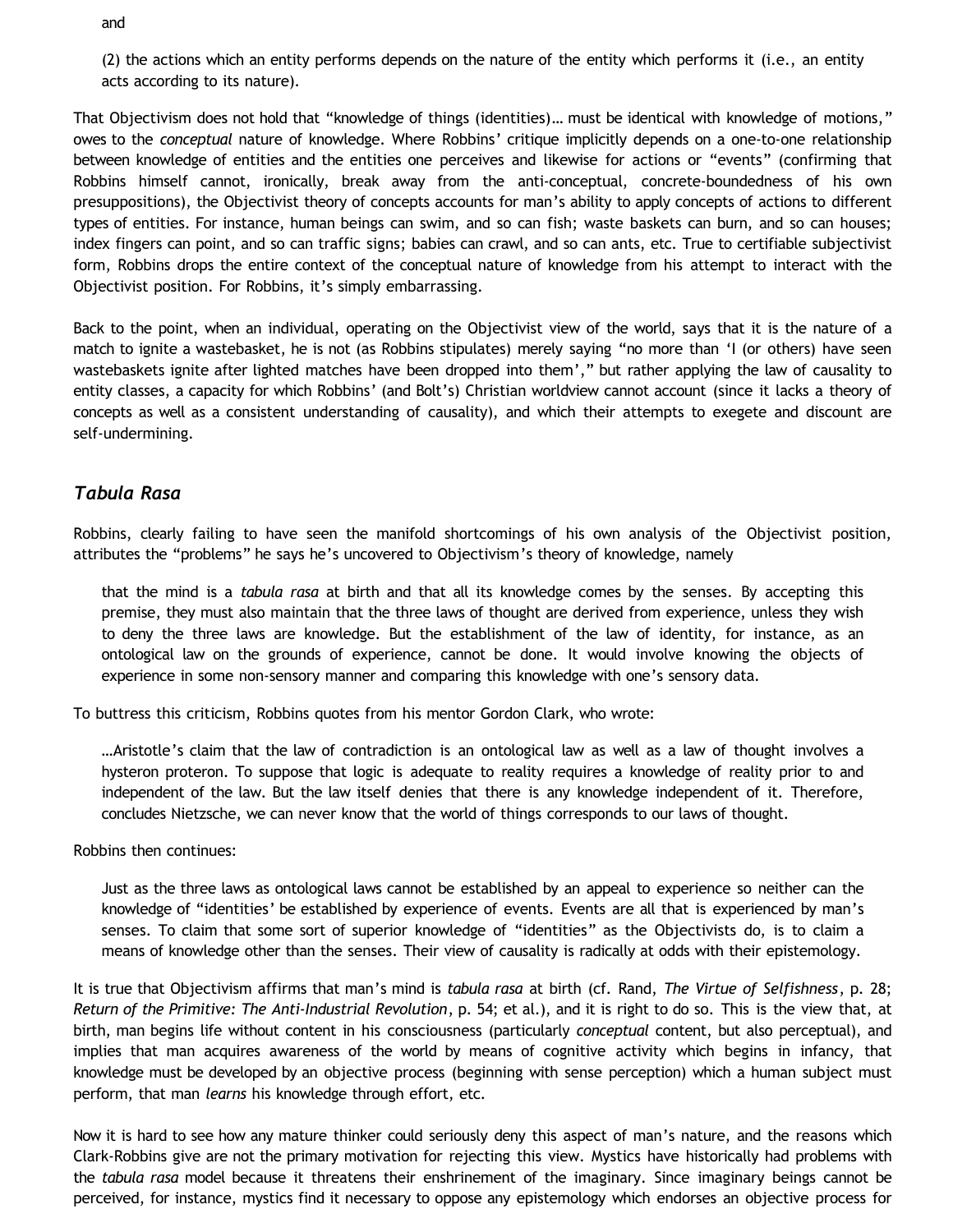discovering and validating knowledge. An objective process for discovering and validating knowledge begins with sense perception and adheres to [the primacy of existence](http://bahnsenburner.blogspot.com/2006/12/axioms-and-primacy-of-existence.html). But as we have seen, theists reject (either in full or in part) the fact that human awareness begins with sense perception of objects existing independent of their cognitive activity, and are continually befuddled when [confronted with the primacy of existence.](http://bahnsenburner.blogspot.com/2010/02/how-theism-violates-primacy-of.html)

Robbins attempts to find fault with the *tabula rasa* model by insisting that those who accept it

must also maintain that the three laws of thought are derived from experience, unless they wish to deny the three laws are knowledge.

Why must any laws of thought themselves be derived from experience, as opposed to merely one's *knowledge* of those laws being derived from experience? On the latter view, rather than being "derived" from experience, the "laws of thought" are foundational to experience *as such*, regardless of what that experience may be or what one takes away from it, owing to the nature of the faculty which makes experience possible in the first place (namely consciousness) and its interaction with any object. In affirming the *tabula rasa* model and the view that there are "laws of knowledge" (i.e., general principles which objectively guide the mind in discovering and validating knowledge), there is no conflict in supposing that the principles obtain independent of any particular experience, but that one's *knowledge* of those principles must come by means of experience (i.e., through conscious interaction with the realm of independently existing objects). Notice that Robbins does not show any conflict in this proposal; he doesn't even consider it. In fact, in developing his line of criticism, Robbins fails to integrate Rand's understanding of consciousness and the primacy of existence (which Robbins sought to slander by revising it as "the primacy of *unconscious* - a flagrant stolen concept if there ever were one) with the *tabula rasa* position and the Objectivist understanding of logic as a conceptual system based on the axiom of identity. Robbins is implicitly (whether he realized it or not) relying on the *diaphanous model* of consciousness here, which is riddled with irresolvable problems (see Kelley, [The Evidence of the Senses](http://www.objectivismstore.com/store/comersus_viewItem.asp?idProduct=74) and [The](http://www.objectivismstore.com/store/comersus_viewItem.asp?idProduct=35) [Primacy of Existence\)](http://www.objectivismstore.com/store/comersus_viewItem.asp?idProduct=35). In [his review of Robbins' book](http://objectivistcenter.org/cth--71-Has_Objectivism_Been_Refuted.aspx), Bryan Register points this out about Robbins' presuppositional underlayer. It is evident from Robbins' criticism that he implicitly accepts the premise that, as Register puts it, "if a means of awareness conditions how we are aware of the world then it must distort that awareness." Thus by ignoring (and performatively denying) the fact that consciousness has identity, Robbins fails to consider the possibility that the relationship between a subject and object by itself sets in place the metaphysical fundamentals which are later discovered and understood as principles governing objective thought. This is just one reason why the primacy of existence is so pregnant with valuable philosophical meaning.

It should also be noted that the axiomatic concepts of *existence*, *consciousness* and *identity* put to rest the remainder of Robbins' concerns by tying human knowledge directly to reality at the most fundamental level of cognition. Robbins holds that

the establishment of the law of identity, for instance, as an ontological law on the grounds of experience, cannot be done. It would involve knowing the objects of experience in some non-sensory manner and comparing this knowledge with one's sensory data.

Robbins does not elaborate on what he means by "the *establishment* of the law of identity… as an ontological law," but by using this language and the context of his complaint he suggests that it is a formal process. Nor does Robbins explain why this process requires "knowing the objects of experience in some non-sensory manner and comparing this knowledge with one's sensory data." Just by referencing "sensory data," Robbins is granting the application of the law of identity. "Sensory data" *as opposed to what*? If one *perceives* an object, he perceives *an object*, whether by sight, hearing or touch. This is to say that the law of identity is not a phenomenon which needs to be formally "established," since it is *implicit* in any act of awareness to begin with:

Man grasps [the concept of "existent"] *implicitly* on the perceptual level—i.e., he grasps the constituents of the concept "existent," the data which are later to be integrated by that concept. It is this implicit knowledge that permits his consciousness to develop further. (Ayn Rand, *Introduction to Objectivist Epistemology*, p. 6)

Since the same is the case for the axiomatic concepts of consciousness and identity, I would even say that the law of identity is *inescapable*: it is *implicit* in any awareness, including the perceptual level, and therefore inavertible (as we saw above in the relationship between an entity and its own actions). Why then does the law of identity need to be " established… as an ontological law" rather than simply *recognized* in an *explicit* manner and *integrated* contextually throughout his knowledge, a la Rand's axiomatic concepts? Blank out.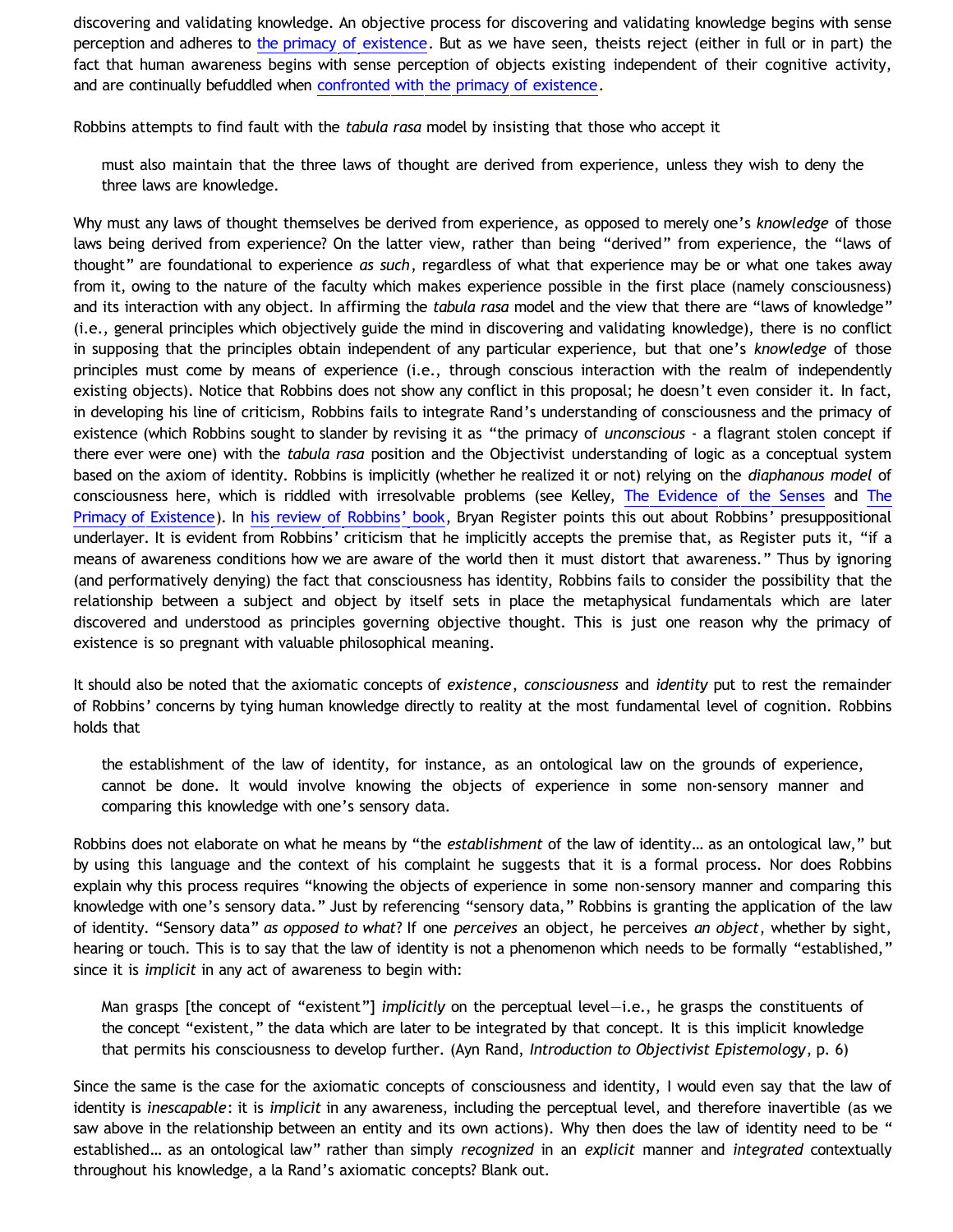In grasping the axiomatic concepts explicitly, one does not need to acquire non-sensory awareness of objects and then compare it to sensory data. To suggest this is simply ridiculous.

Robbins then states that

Just as the three laws as ontological laws cannot be established by an appeal to experience so neither can the knowledge of "identities" be established by experience of events.

Why can't "knowledge of 'identities' be established by experience of events"? Robbins simply asserts this, as if Objectivism taught that we do not also perceive *entities* as well as the actions ("events") which they perform. He provides no argument, nor does he seem able to interact with Objectivism on its own terms, especially given its explicit affirmation of the view that perception gives us direct awareness of *entities*:

A "perception" is a group of sensations automatically retained and integrated by the brain of a living organism, which gives it the ability to be aware, not of single stimuli, but of *entities*, of things. (Ayn Rand, " The Objectivist Ethics," *The Virtue of Selfishness*, p. 19)

As man integrates the entities which he perceives into concepts, he also integrates their attributes into abstractions. Some of these abstractions integrate the actions which some entities perform. These actions are included in the concepts subsuming the entities themselves (as units integrated by the conceptual process), but can also be abstracted and re-applied to different entity classes (if this were not possible, there'd be no such thing as metaphors).

Apparently Robbins was eager to make his intellectual belligerence plain for all to see, for he states:

Events are all that is experienced by man's senses.

On Robbins' view, we can experience only "events," but not the entities which participate in bringing those "events" about. This is like saying that we can only perceive action, not the things which perform the action which we perceive. And yet above Robbins claimed that it was Objectivists who "illegitimately separate knowledge of events (motions) and knowledge of things (identities)." Here Robbins is doing an even graver disservice: he's saying we can experience only events, and not entities. To do this, one would at minimum need to "separate" (and arbitrarily so) actions from the entities which perform them, and then ignore the entities responsible for the actions they perform as if they didn't exist.

If I look at a picture hanging on a wall which stands motionless before me, I'm apparently unable to experience anything, since there's no action here, and therefore no "event" taking place. I'm awake, I'm conscious, but there's no object to my consciousness, because there's no activity, and – according to Robbins – "events are all that is experienced by man's senses."

Does Robbins provide an argument for this claim? Of course not. Indeed, in order to provide an argument, he would hardly be able to contain its disastrous implications any more than by leaving it as a mere assertion as he does. Sadly, Robbins comes across as someone who embraces the Humean view of causality entirely uncritically, and who has no discriminated awareness of what he himself as a conscious subject perceives.

# **Epitaph**

In all, I cannot find anything that Robbins gets right in his attempt to critique Objectivism. He exhibits in concrete form Rand's dictum (attributed by Barbara Branden) that people who believe in God are either stupid or dishonest. It seems that in Robbins' case, he was both, at least to some degree.

Now we shouldn't want to make the mistake of supposing that the steady stream of mistakes uncovered here is any indication of the validity of any of Robbins' criticisms in the remainder of his book. This could open us up to the charge of hasty generalization, and that wouldn't be very nice. After all, it could be that the section of the book where Robbins interacts with the Objectivist understanding of causality is marked by circular reasoning, context-dropping, baseless assertions, unstated alternatives, false dichotomies, and the like, while the rest of Robbins' book exhibits scholarship of the most exquisite caliber. Indeed, one could adopt the mentality expressed in a now-retired campaign slogan for John Kerry, which stated: